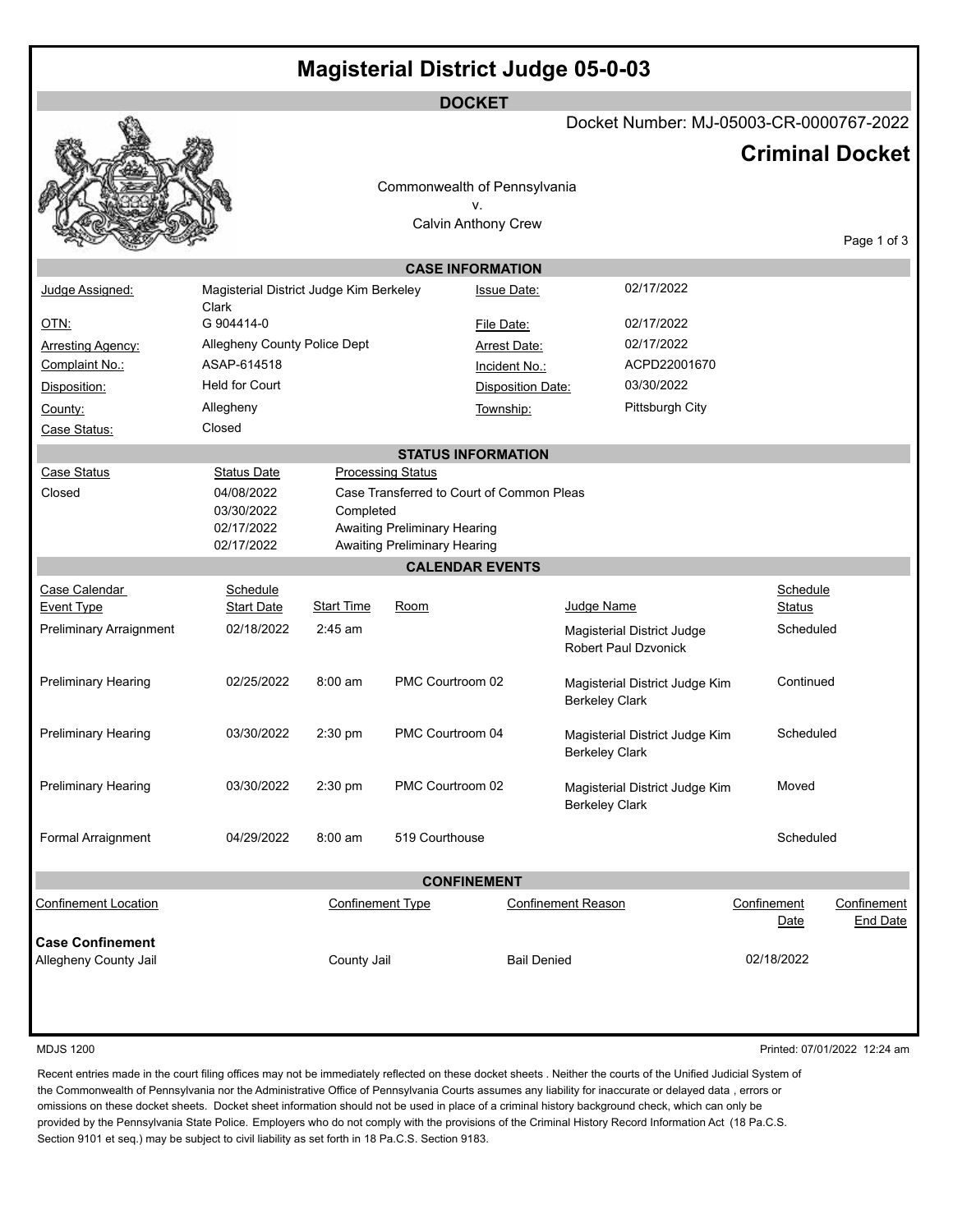| <b>Magisterial District Judge 05-0-03</b>                                                               |                         |                          |                                                 |                                  |            |              |                                         |             |
|---------------------------------------------------------------------------------------------------------|-------------------------|--------------------------|-------------------------------------------------|----------------------------------|------------|--------------|-----------------------------------------|-------------|
|                                                                                                         |                         |                          |                                                 | <b>DOCKET</b>                    |            |              | Docket Number: MJ-05003-CR-0000767-2022 |             |
|                                                                                                         |                         |                          |                                                 |                                  |            |              | <b>Criminal Docket</b>                  |             |
|                                                                                                         |                         |                          | Commonwealth of Pennsylvania                    |                                  |            |              |                                         |             |
|                                                                                                         |                         |                          |                                                 | v.<br><b>Calvin Anthony Crew</b> |            |              |                                         |             |
|                                                                                                         |                         |                          |                                                 |                                  |            |              |                                         | Page 2 of 3 |
|                                                                                                         |                         |                          |                                                 | <b>DEFENDANT INFORMATION</b>     |            |              |                                         |             |
| <u>Name:</u>                                                                                            | Crew, Calvin Anthony    |                          |                                                 | Sex:                             |            | Male         |                                         |             |
| Date of Birth:                                                                                          | 04/19/1999              |                          |                                                 | Race:                            |            | <b>Black</b> |                                         |             |
| Address(es):                                                                                            |                         |                          |                                                 |                                  |            |              |                                         |             |
| Home<br>Pitcairn, PA 15140                                                                              |                         |                          |                                                 |                                  |            |              |                                         |             |
|                                                                                                         |                         |                          |                                                 |                                  |            |              |                                         |             |
| Advised of His Right to Apply for Assignment of Counsel?<br>Public Defender Requested by the Defendant? |                         |                          | Yes<br>No                                       |                                  |            |              |                                         |             |
| Application Provided for Appointment of Public Defender?                                                |                         |                          | No                                              |                                  |            |              |                                         |             |
| Has the Defendant Been Fingerprinted?                                                                   |                         |                          | Yes                                             |                                  |            |              |                                         |             |
|                                                                                                         |                         |                          |                                                 | <b>CASE PARTICIPANTS</b>         |            |              |                                         |             |
| <b>Participant Type</b>                                                                                 |                         |                          | <b>Participant Name</b>                         |                                  |            |              |                                         |             |
| Defendant                                                                                               |                         |                          | Crew, Calvin Anthony                            |                                  |            |              |                                         |             |
| <b>Arresting Officer</b>                                                                                |                         | Renko, Greg M.           |                                                 |                                  |            |              |                                         |             |
|                                                                                                         |                         |                          |                                                 | <b>BAIL</b>                      |            |              |                                         |             |
| <b>Bail Set:</b>                                                                                        |                         |                          |                                                 |                                  |            |              | <b>Nebbia Status: None</b>              |             |
| <b>Bail Action Type</b>                                                                                 | <b>Bail Action Date</b> |                          | <b>Bail Type</b>                                |                                  | Percentage |              | Amount                                  |             |
| Denied                                                                                                  | 02/18/2022              |                          |                                                 |                                  |            |              | \$0.00                                  |             |
| Bail Action Reason: per Judge HOMICIDE CASE                                                             |                         |                          |                                                 |                                  |            |              |                                         |             |
|                                                                                                         |                         |                          |                                                 | <b>CHARGES</b>                   |            |              |                                         |             |
| # Charge                                                                                                |                         | Grade Description        |                                                 |                                  |            | Offense Dt.  | Disposition                             |             |
| 1 18 § 2501 §§ A                                                                                        | H1                      | <b>Criminal Homicide</b> |                                                 |                                  |            |              | 02/10/2022 Held for Court               |             |
| 2 18 § 3701 §§ A1I                                                                                      | F <sub>1</sub>          |                          | Robbery-Inflict Serious Bodily Injury           |                                  |            | 02/10/2022   | Held for Court                          |             |
| 3 18 § 3702 §§ A                                                                                        | F <sub>1</sub>          |                          | Robbery Of Motor Vehicle                        |                                  |            | 02/10/2022   | Held for Court                          |             |
| 4 18 § 6106 §§ A1                                                                                       | F <sub>3</sub>          |                          | Firearms Not To Be Carried W/O License          |                                  |            | 02/10/2022   | <b>Held for Court</b>                   |             |
| 5 18 § 6105 §§ C7                                                                                       | M1                      |                          | Person Not To Possess/Use Firearms - Delinquent |                                  |            | 02/10/2022   | Held for Court                          |             |
| 6 18 § 4910 §§ 1                                                                                        | M <sub>2</sub>          |                          | Tamper With/Fabricate Physical Evidence         |                                  |            | 02/10/2022   | Held for Court                          |             |
| 7 18 § 2901 §§ A1                                                                                       |                         |                          | Kidnapping For Ransom                           |                                  |            | 02/10/2022   | Held for Court                          |             |
|                                                                                                         |                         |                          |                                                 |                                  |            |              |                                         |             |
|                                                                                                         |                         |                          |                                                 |                                  |            |              |                                         |             |
|                                                                                                         |                         |                          |                                                 |                                  |            |              |                                         |             |
|                                                                                                         |                         |                          |                                                 |                                  |            |              |                                         |             |
|                                                                                                         |                         |                          |                                                 |                                  |            |              |                                         |             |
|                                                                                                         |                         |                          |                                                 |                                  |            |              |                                         |             |
| <b>MDJS 1200</b>                                                                                        |                         |                          |                                                 | Page 2 of 3                      |            |              | Printed: 07/01/2022 12:24 am            |             |

Recent entries made in the court filing offices may not be immediately reflected on these docket sheets . Neither the courts of the Unified Judicial System of the Commonwealth of Pennsylvania nor the Administrative Office of Pennsylvania Courts assumes any liability for inaccurate or delayed data , errors or omissions on these docket sheets. Docket sheet information should not be used in place of a criminal history background check, which can only be provided by the Pennsylvania State Police. Employers who do not comply with the provisions of the Criminal History Record Information Act (18 Pa.C.S. Section 9101 et seq.) may be subject to civil liability as set forth in 18 Pa.C.S. Section 9183.